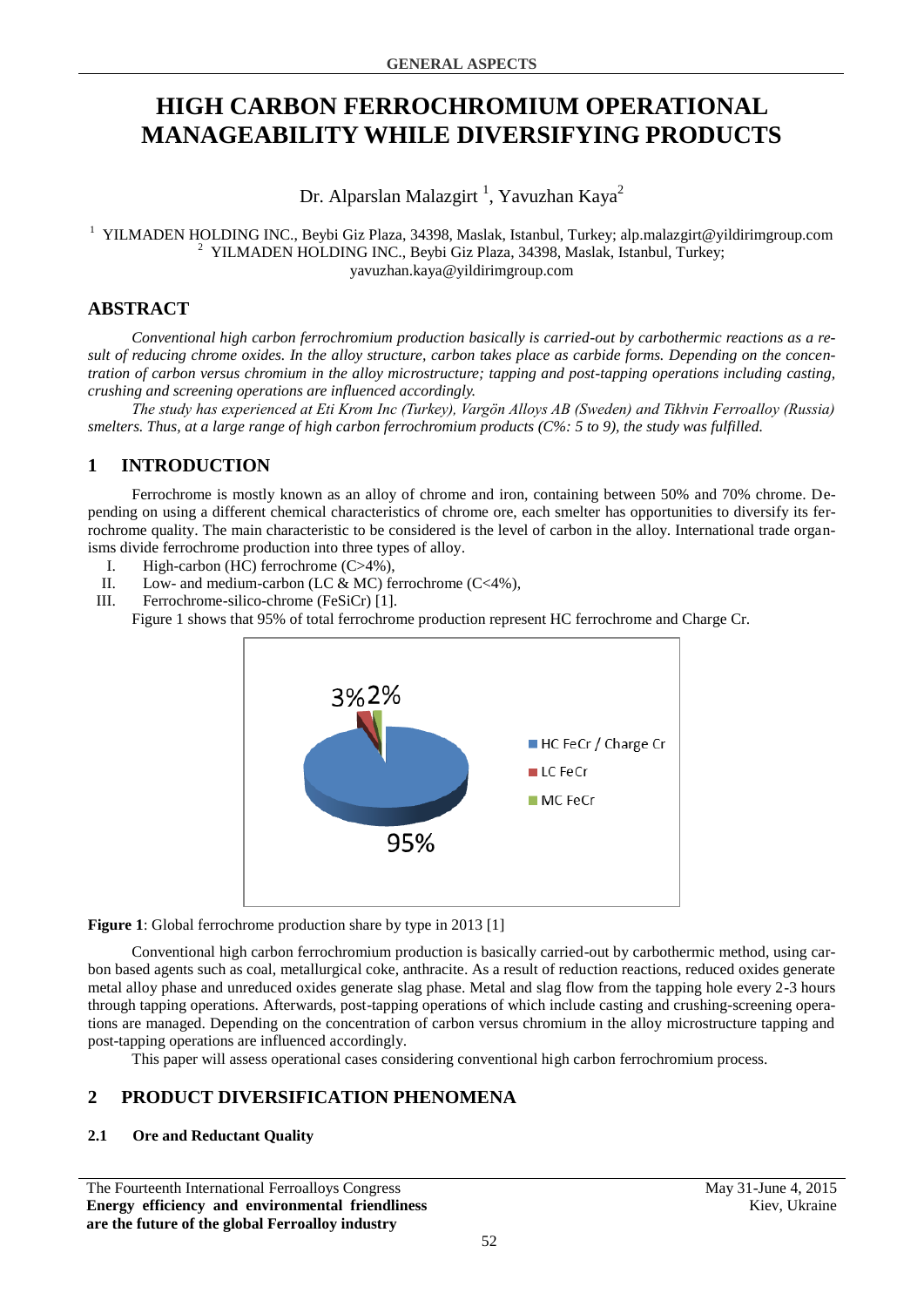Ore quality is the main phenomena of the product differentiation. EtiKrom Inc., Vargön Alloys AB and Tikhvin Ferroalloy diversify the products by using Kazakh and Turkish lumpy chromites from grade-30 to grade-46. Today, these three plants are producing approximately total 9 types of different products.

As it is called carbothermic process, reductant quality and size are also crucial to provide sufficient conductivity in the furnace charge for electrometallurgical operation. P% and S% of ferrochrome are controlled by reductant specifications.

#### **2.2 Slag Composition**

Unreduced oxides generate slag phase. The smelting point of the slag has to be higher than the metal smelting point, because metal is heated up by using slag liquid phase. The composition of ferrochrome slag could be controlled by blending of chrome ore, fluxes (quartz, bauxite) and  $SiO_2-MgO-Al_2O_3$  ternary equilibrium (Figure 2) [4].



**Figure 2**:  $SiO<sub>2</sub>$ -MgO-Al<sub>2</sub>O<sub>3</sub> ternary equilibrium [5]

### **2.3 Chrome Carbide Generation**

In high carbon ferrochrome alloy microstructure, carbon takes place as carbide forms. Mostly  $Cr_{23}C_6$ ,  $Cr_7C_3$  and  $Cr_3C_2$  are dominated the carbide form. Likewise, iron and silicon are exposed to carburization as well. However, this paper approaches the cases solely according to Cr-C relationship [2,3].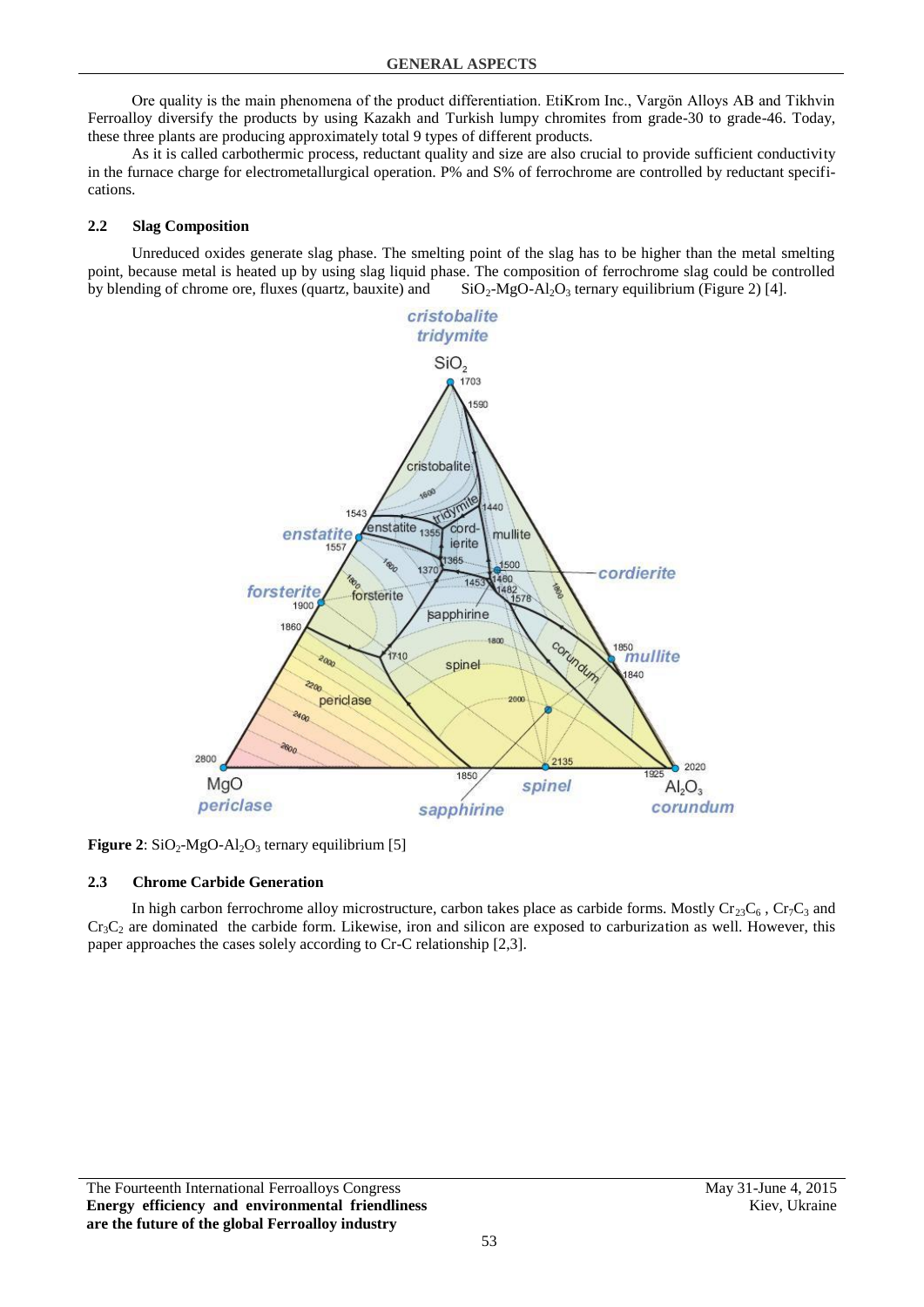

**Figure 3:** Cr-C Phase Equilibrium

| When the temperature is reached at 1500 $^{\circ}$ C, reaction (1) starts                         |     |
|---------------------------------------------------------------------------------------------------|-----|
| $\langle Cr_2O_3\rangle + 13/3 \langle C\rangle = 2/3 \langle Cr_3C_2\rangle + 3(CO)$             | (1) |
| When the temperature is reached at 1600 $^{\circ}$ C, reaction (2) starts                         |     |
| $\langle Cr_2O_3\rangle$ + 27/5 $\langle Cr_3C_2\rangle$ = 13/5 $\langle Cr_7C_3\rangle$ + 3 (CO) | (2) |
| When the temperature is reached at 1700 $^{\circ}$ C, reaction (3) starts                         |     |
| $\langle Cr_2O_3\rangle + 3 \langle Cr_7C_3\rangle = \langle Cr_{23}C_6\rangle + 3(CO)$           | (3) |
|                                                                                                   |     |

 $Cr_3C_2$ ,  $Cr_7C_3$  and  $Cr_23C_6$  carbides are generated in this order [2]. As long as temperature rises, carburization continues unless insufficient quantity of  $Cr_2O_3$  or carbon agents in the reaction zone. Accordingly, the rate of carbon in the alloy goes down and chromium rate goes up.

Moreover, other than chemical considerations, physical properties of furnace charge are also a crucial factor for the carburization. During conventional smelting in AC furnaces, of course there may be an optimum size of ore for per product or furnace. However, lumpy/fine ratio of ore is influenced reaction surface as well as production efficiency. If rate of fine reaches an excessive amount, carburization occurs at lower temperature.

# **3 OPERATIONAL MANAGEABILITY DURING FERROCHROMIUM DIVERSIFICATION**

# **3.1 Tapping Operations**

Tapping is actually an important portion for submerged arc furnace operations. Figure 3 shows melting temperature of carbides as following. [2,3]

- Cr<sub>23</sub>C<sub>6</sub>: ~1576<sup>0</sup>C
- $Cr_7C_3$ : ~1766 <sup>0</sup>C
- $Cr_3C_2$ : ~1811 <sup>0</sup>C

It means that initially  $Cr_3C_2$  starts to be solidified. Afterwards,  $Cr_7C_3$  and  $Cr_2SC_6$ . Therefore, as long as carbon content increases in the ferrochrome, metal tapping is getting harder due to lower Cr/C ratio dominates the carbide structure. Case study also shows that tapping operations for 9% C containing FeCr at Tikhvin Ferroalloy is more difficult than 5% C containing FeCr at Vargön Alloys.

### **3.1.1. Tapping hole problems**

The Fourteenth International Ferroalloys Congress May 31-June 4, 2015 **Energy efficiency and environmental friendliness are the future of the global Ferroalloy industry**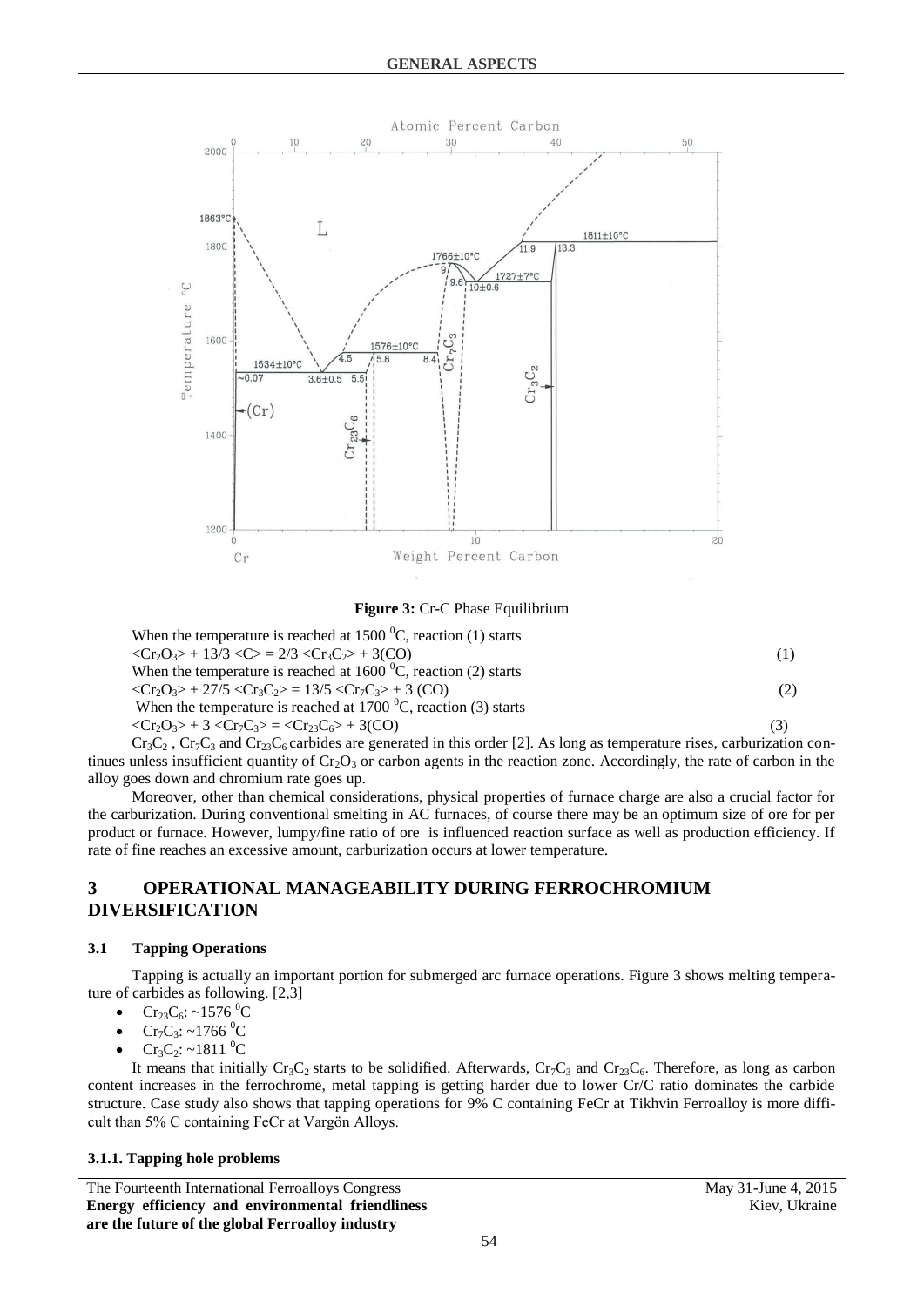

Tapping hole refractory lining life time depends on metal alloy temperature and of course C content of the product. Lower carbon containing high carbon ferrochrome shorten the refractory life time.



Similar tapping hole refractory lining was applied at Eti Krom and Vargön Alloys. Due to lower percentage of C containing products (5-6%), Vargön Alloys AB at least once in a year needs to repair tapping holes. On the other hand, due to higher C content (7-8%), Eti Krom's tapping hole lasts longer about 2 years.

### **3.2 Post-Tapping Operations**

### **3.2.1 Casting operations**

During post-tapping operations, liquid ferrochrome is casted in moulds. Depending on carbon content of the ferrochrome, slow cooling or fast cooling may occur.





In Figure 5, the photo on the left side represents a ferrochrome containing 8,5% of C and the photo on the right side represents a ferrochrome containing 7% of C. In the study, it was observed that 8,5% C containing metal was cooled faster and spreaded slightly in the mould.

*Ladle Erosion Problems*

While casting, metal is aggressive to consume the ladles. Figure 6 shows that obviously. It was occurred when the carbon content was 6%.

The Fourteenth International Ferroalloys Congress May 31-June 4, 2015 **Energy efficiency and environmental friendliness are the future of the global Ferroalloy industry**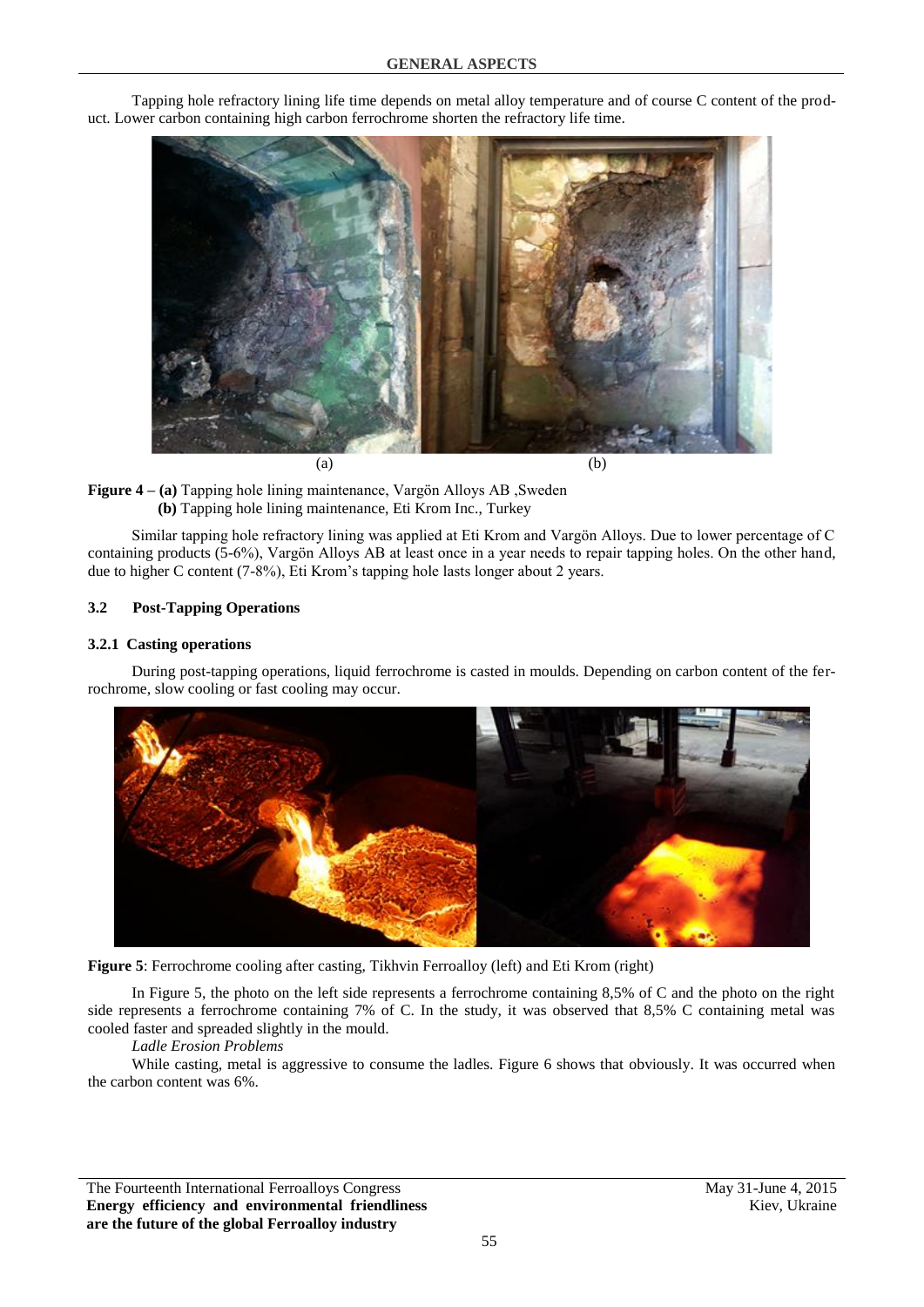

**Figure 6:** Metal ladles after casting, EtiKrom Inc.,Turkey

### **3.2.2. Crushing and screening operations**

When metal is cooled totally, it is transported to the crushing and screening unit. Depending on the product chemical specifications, crushing-screening under size output is influenced. Higher carbon percentage makes the metal easily crushed.

Figure 7 shows the relation between carbon content of the product and crushing-screening operations undersize (-10mm). This study was fulfilled with 5 different products while sizing to 10-50 mm at Eti Krom, Vargön Alloys and Tikhvin Ferroalloy.



Figure 7: Carbon content of the product vs. crushing-screening under size

### **4 CONCLUSIONS**

According to domination of various carbide forms and diversified carbon content in the alloy, operational circumstances are influenced simultaneously. Therefore in the field of high carbon ferrochromium production, this paper provides some practical clues to have a better understanding about operational manageability while diversifying products.

# **5 REFERENCES**

- [1] ICDA (International Chromium Development Association), *"Ferrochrome Analysis of the Global Ferrochrome Market"* , 2014
- [2] SMS SIEMAG AG, *Operational Manual Document*, ETIKROM INC, ELAZIĞ, 2010

The Fourteenth International Ferroalloys Congress May 31-June 4, 2015 **Energy efficiency and environmental friendliness are the future of the global Ferroalloy industry**

Kiev, Ukraine